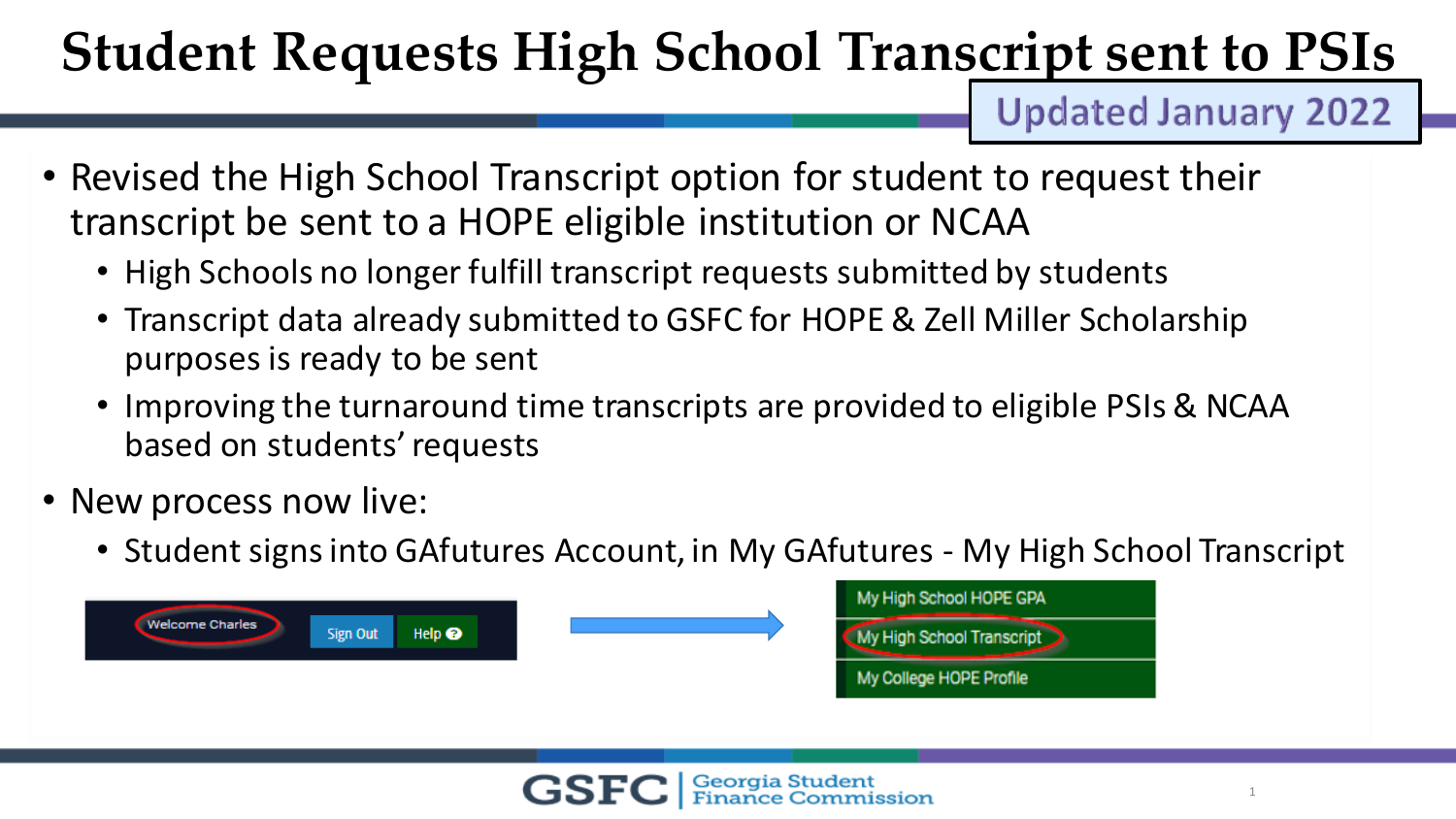- Student may request transcript(s) be sent to (up to 6) eligible PSI(s) &/or NCAA at one time
- Students are advised on screen to View their transcript before requesting it be sent, to ensure the latest courses information is listed, if not advised to check back
- Must be at least 30 days since last request for same college or entity (message provided on screen)



[7] acknowledge that I have read and accept the Terms of Use and Privacy Policy of this website and its affiliates including as it relates to my transcripts.

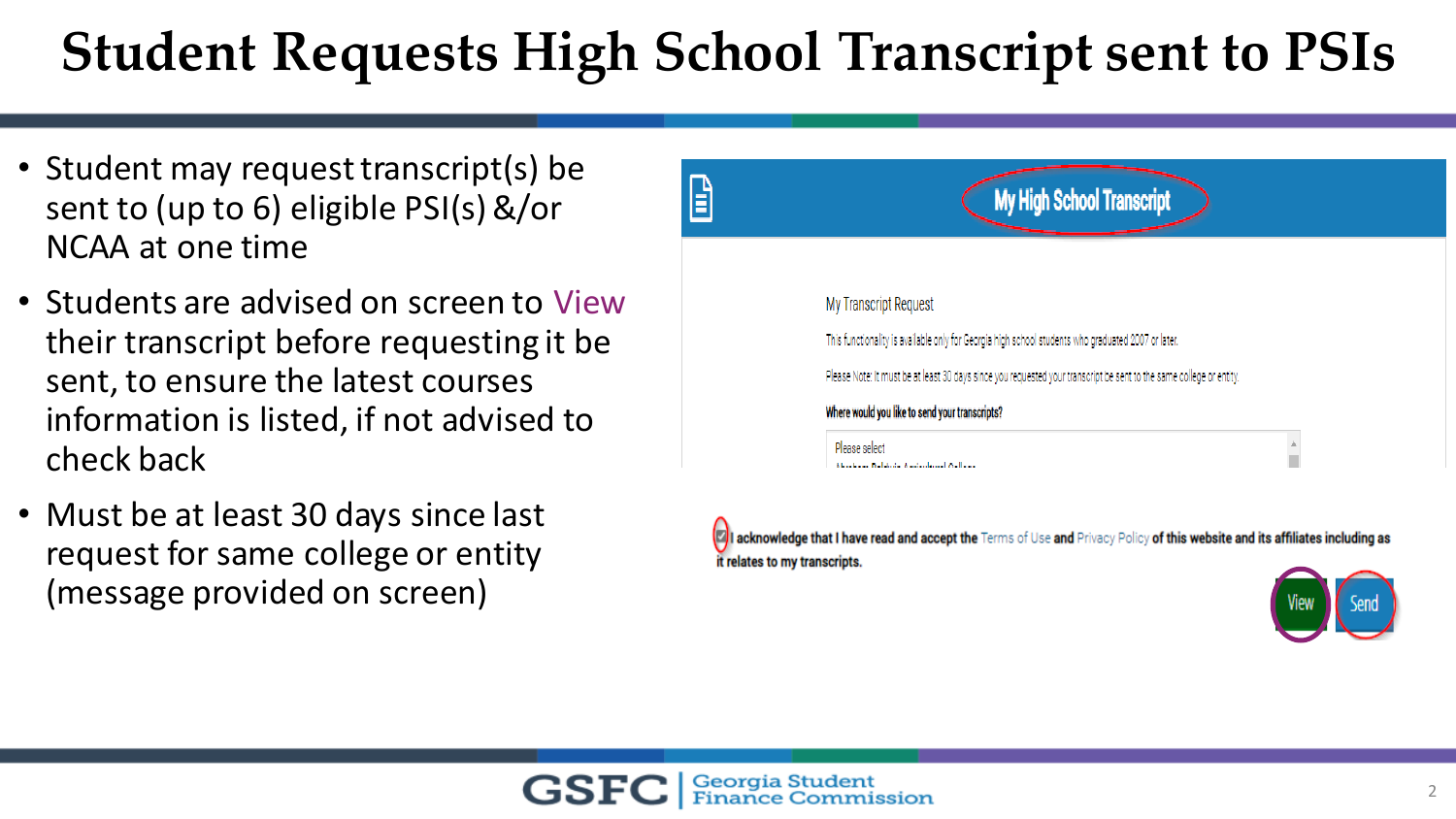- After student selects Send, the request will process by GSFC only if the Transcript Preference question is displaying as "Yes" in STARS under HS Transcript Profile-Transcript Preference
- If the STARS Transcript Preference question is displaying "No", the request will not process
- High Schools may choose to not allow transcripts be requested through GAfutures

#### **HOPE GPA Reports Verified Records School Information Capture and Edit Documentation**  $\ddot{}$ **Inbox School Selection FAFSA Completion Data Transcripts High School Transcript** Profile **Transcript Preference ACCIONOGRIC CHILI** Information

### **Transcript Preference**

Georgia students, with transcript data submitted to GSFC/GAfutures by their high schools, may request their high school transcript (underclass, preliminary or final) be sent electronically to one or more of the HOPE Scholarship Eligible postsecondary institutions or NCAA.

The student must sign into their GAfutures account, go to: MY High School Transcript and complete the request. If your high school lists "Yes" in the question below, the transcript record on file will be sent to the college(s) the student selected automatically. Your high school does not have to do any processing or approval.

Does this high school allow its students to request  $\bigcirc$  No  $\bigcirc$  Yes an electronic transcript through GAfutures?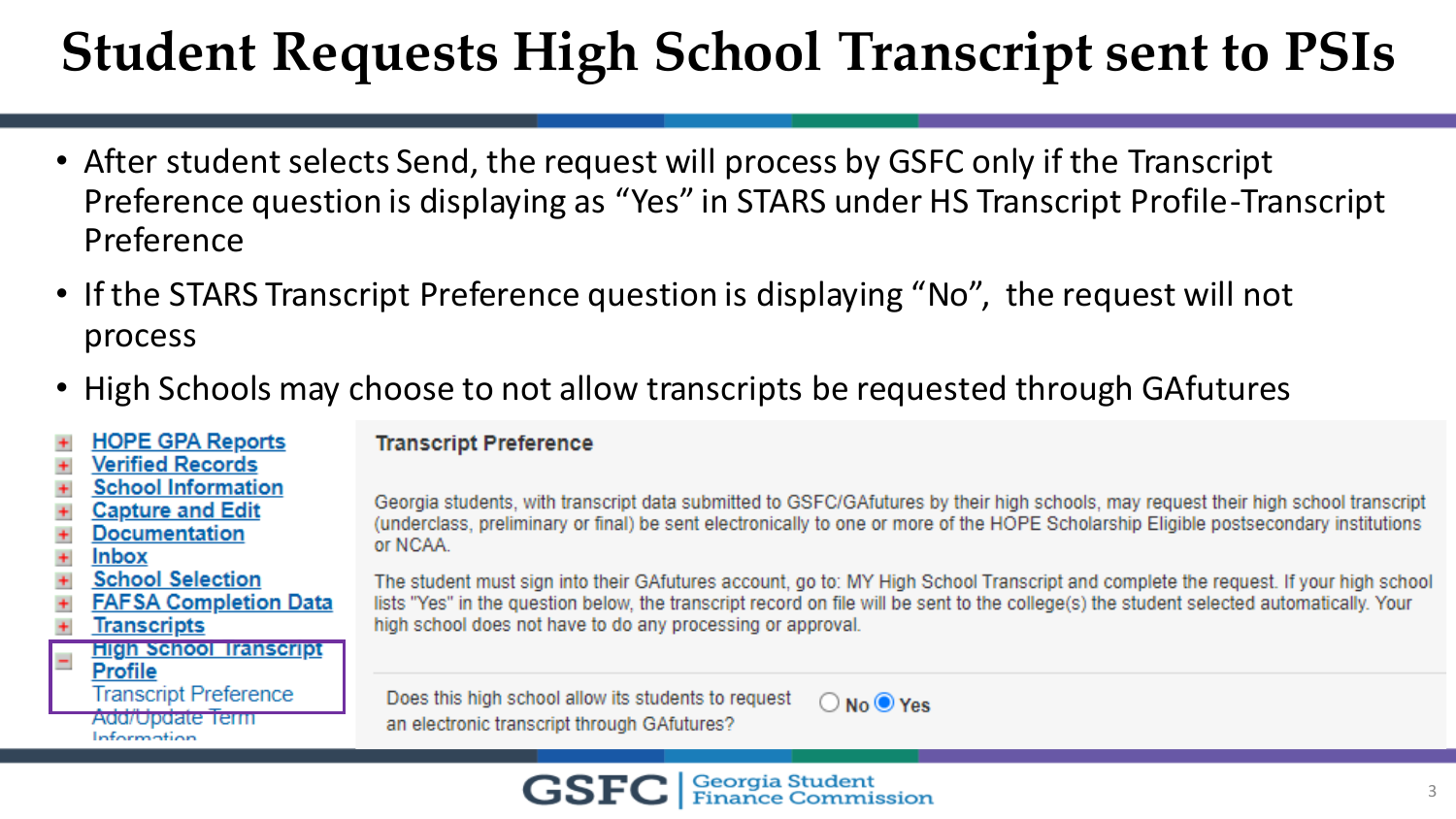• If processable, student receives two messages, a pop-up after selecting Send & another in their Message Center inbox with request details listing PSIs or NCAA requested Pop-up on screen and the method of the Message Center

m in

Your transcript will be sent to the college(s) or entity you requested within 72 hours. GSFC will respond to this request in your GAfutures Message Center once the request has been processed.

Your request for GSFC to send your transcript to Abraham Baldwin Agricultural College, Devry University, NCAA has been successfully received and will be sent electronically overnight. The timeframe for when the college or agency reviews transcripts may vary.

- If the high school does not allow transcripts to be requested by students in GAfutures:
	- Student receives a pop-up message after selecting Send, but no message appears in their Message Center inbox

Your high school does not currently accept GAfutures automated transcript requests from students. Please contact your high school directly for their transcript request procedure.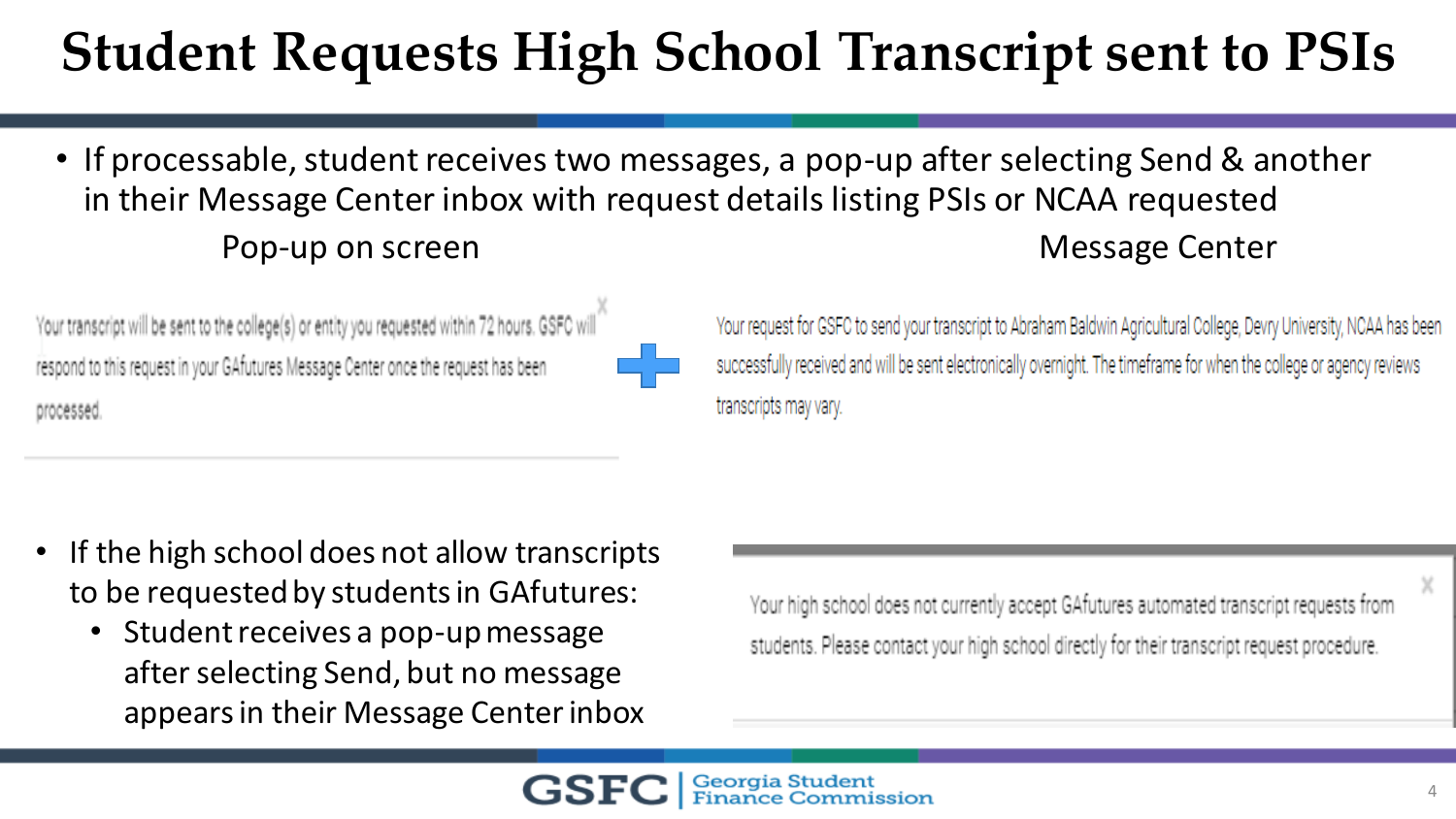- GSFC receives student's request & the processing details show for the High School in STARS under **Released Transcript History**
- High Schools can view students' transcript requests processed date and the PSIs &/or NCAA
- Released By column will display GSFC going forward
	- Search Transcripts for Prev. Year(s) is available for reviewing transcripts released a previous year

|           | <b>HOPE GPA Reports</b>       |                                                                                                                                                                   |                                                    |                      |                |                                      |                    |  |  |  |
|-----------|-------------------------------|-------------------------------------------------------------------------------------------------------------------------------------------------------------------|----------------------------------------------------|----------------------|----------------|--------------------------------------|--------------------|--|--|--|
| $\pm$     | <b>Verified Records</b>       |                                                                                                                                                                   |                                                    |                      |                |                                      |                    |  |  |  |
| $\pm$     | <b>School Information</b>     |                                                                                                                                                                   |                                                    |                      |                |                                      |                    |  |  |  |
| $+$       | <b>Capture and Edit</b>       |                                                                                                                                                                   |                                                    |                      |                |                                      |                    |  |  |  |
| $+$       | <b>Documentation</b>          | <b>Released Transcripts History</b>                                                                                                                               |                                                    |                      |                |                                      |                    |  |  |  |
| $\ddot{}$ | <b>Inbox</b>                  |                                                                                                                                                                   |                                                    |                      |                |                                      |                    |  |  |  |
| $\ddot{}$ | <b>School Selection</b>       | • Only the CURRENT processing year transcripts will be displayed.<br>. By clicking on the Column Headers, you can sort the list in ascending or descending order. |                                                    |                      |                |                                      |                    |  |  |  |
| $\pm$     | <b>FAFSA Completion Data</b>  |                                                                                                                                                                   |                                                    |                      |                |                                      |                    |  |  |  |
| $\equiv$  | <u>Transcripts</u>            | You must enter the start and end date parameters to pull this report                                                                                              |                                                    |                      |                |                                      |                    |  |  |  |
|           | <b>Upload Transcripts</b>     | 01/01/2022<br>Start Date:                                                                                                                                         | End Date:                                          | 01/31/2022           |                |                                      |                    |  |  |  |
|           | <b>View Transcripts</b>       | <b>Get Report</b>                                                                                                                                                 |                                                    |                      |                |                                      |                    |  |  |  |
|           | <b>Edit Transcripts</b>       |                                                                                                                                                                   |                                                    |                      |                |                                      |                    |  |  |  |
|           | <b>Release Transcripts</b>    | Show 10<br>$\vee$ entries<br>Search:<br>CSV<br>Excel<br>Copy                                                                                                      |                                                    |                      |                |                                      |                    |  |  |  |
|           | <b>Uploaded Transcripts</b>   | L≝<br><b>Name</b>                                                                                                                                                 | <b>DOB</b><br><b>SSN</b>                           | <b>Date Received</b> | Date Processed | <b>Released To</b>                   | <b>Released By</b> |  |  |  |
|           | <b>History</b>                |                                                                                                                                                                   |                                                    |                      |                |                                      |                    |  |  |  |
|           | <b>Released Transcripts</b>   | <b>STATE OF AUTOMOTIVE</b>                                                                                                                                        | <b>CONTRACTOR</b><br><b>Service Control</b>        | 01/31/2022           | 01/31/2022     | <b>DEVRY UNIVERSITY</b>              | <b>GSFC</b>        |  |  |  |
|           | <b>History</b>                |                                                                                                                                                                   |                                                    |                      |                |                                      |                    |  |  |  |
|           | Search Transcripts for        | country the same control of                                                                                                                                       | <b>Contract Contract</b><br><b>Service Control</b> | 01/31/2022           | 01/31/2022     | ABRAHAM BALDWIN AGRICULTURAL COLLEGE | <b>GSFC</b>        |  |  |  |
|           | Previous Year(s)              | <b>CARD ON THE PAID OF</b>                                                                                                                                        | <b>CARL AND AND IN</b>                             | 01/31/2022           | 01/31/2022     | <b>NCAA</b>                          | <b>GSFC</b>        |  |  |  |
|           | <b>High School Transcript</b> |                                                                                                                                                                   |                                                    |                      |                |                                      |                    |  |  |  |
|           | <b>Profile</b>                |                                                                                                                                                                   |                                                    |                      |                |                                      |                    |  |  |  |